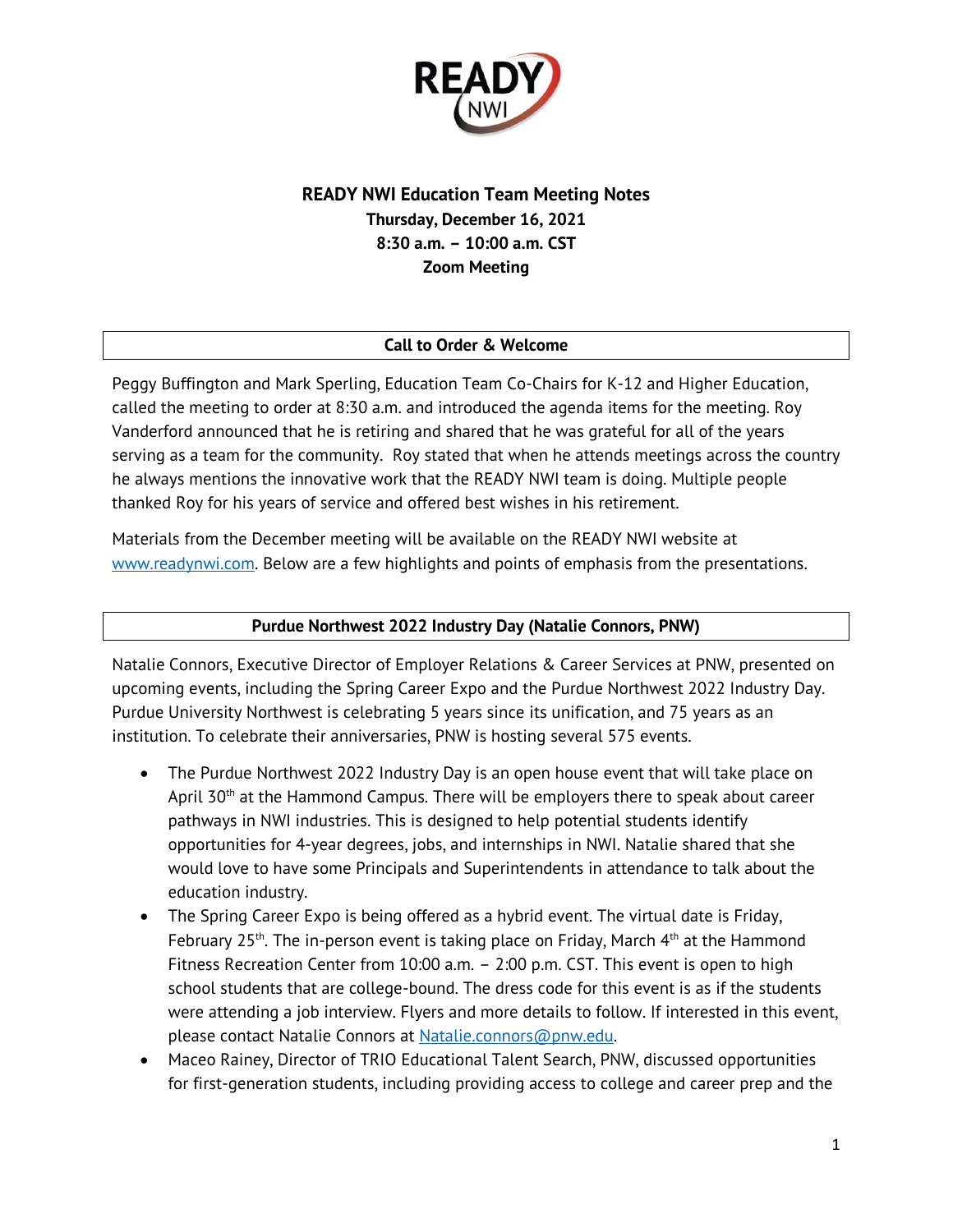$21^{st}$  Century Scholars. Students join the  $21^{st}$  Century Scholars in  $7^{th}$  or  $8^{th}$  grade, and can potentially enter a 4-year institution with free tuition.

## **5 th Annual Construction & Skilled Trades Day Recap (Barb Grimsgard, CWI)**

Barb Grimsgard, Director of Communications, Center of Workforce Innovations, shared information about the 5<sup>th</sup> Annual Construction & Skilled Trades Day event that took place on November 23<sup>rd</sup> at the Lake County Fairgrounds. Each year we collaborate with the Construction Advancement Foundation (CAF), WeBuild, Indiana Plan, and local chapters of the Trades

- 17 Trades participate with over 100 volunteers apprentices, trainers, coordinators, and retirees all came in to talk directly to students and offer hands-on experience
- Close to 1,200 students from 29 area schools were in attendance
- More parents were in attendance this year
- The students were sent some information ahead of time with myths, facts, and top characteristics needed to succeed in the industry
- Feedback from the schools was that representatives spoke about employability skills and that the students were able to get hands-on experience with tools; there were more female apprentices and tradespeople this year, in which more female students felt comfortable to ask questions; students saw former classmates participating as apprentices which helped to make the connection that they can do it too; the event is a great opportunity for parents, community members, and youth.
- Barb shared that Kevin Comerford from the CAF to come to your classrooms and talk to students. Please contact Barb Grimsgard at [bgrimsgard@cwicorp.com](mailto:bgrimsgard@cwicorp.com) to make the connection.

## **Northwest Indiana READI Application (Shaun Sahlhoff, CWI)**

Shaun Sahlhoff shared that Governor Holcomb announced a grant opportunity that will be matched with private funding. CWI, in collaboration with the NWI Forum, economic developers, and business and community leaders, submitted an application for our seven counties.

- Governor Holcomb awarded funding to regions across the State
- NWI will receive \$50 million, which will go towards the projects that were submitted in the proposal, including infrastructure, placemaking, entrepreneurship & innovation, talent, business development & marketing
- Some of the specific projects include dedicated funding for the READY NWI group, expansion of programs for Jobs for America's Graduates, and additional funding for work based learning with apprenticeships, internships, and connecting students with local opportunities.
- Aco Sikoski, Campus President, Ivy Tech Valparaiso shared information on the work that Ivy Tech and CWI are doing with the Electricians Union (IBEW Local 531), including